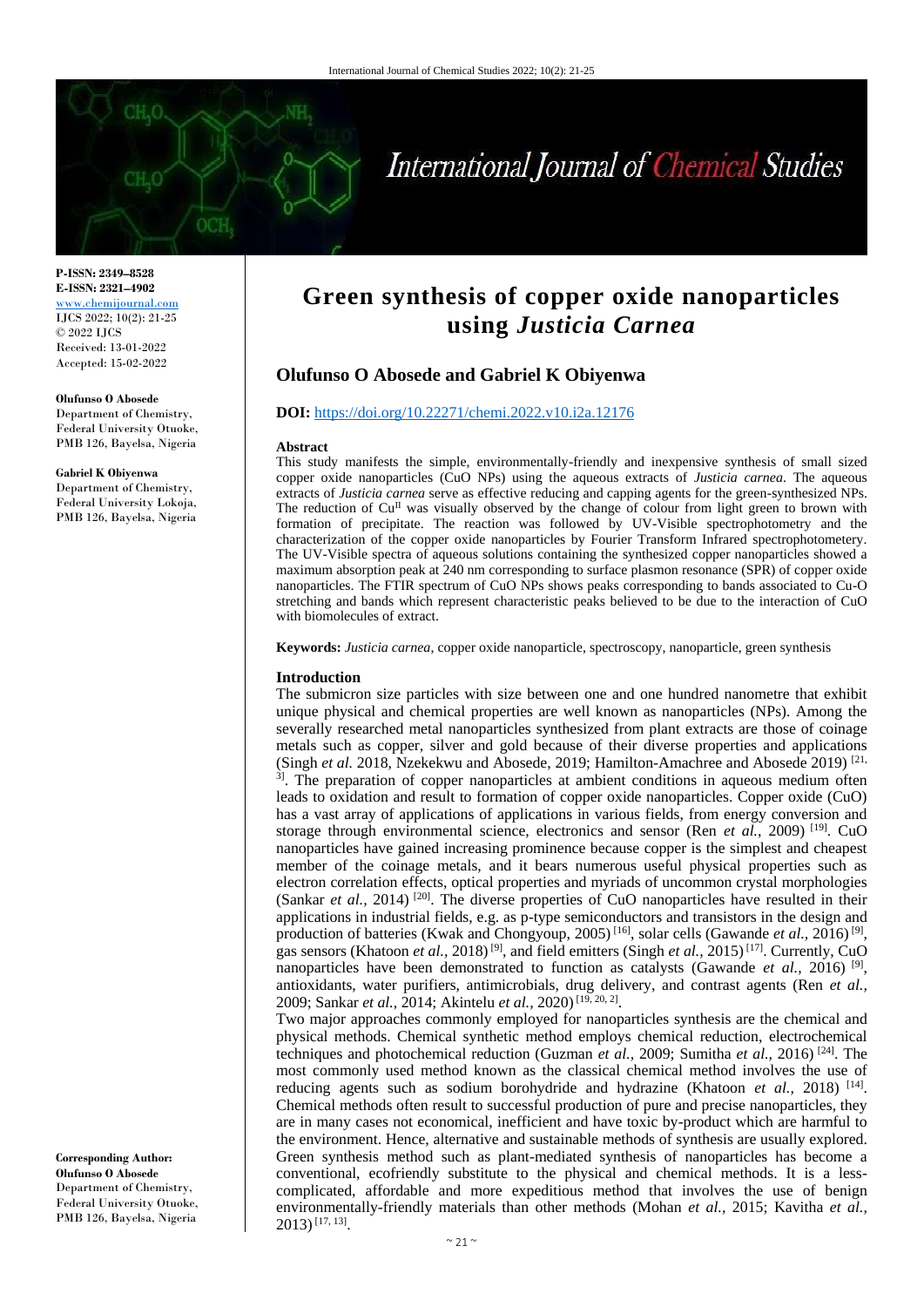Green synthesis mitigates environmental problems. The plant extracts in the green synthesis often play vital role(s) in the size and surface morphology of the nanoparticle synthesized by green methods. The plant extracts possesses active compounds that often serve as both reducing and capping agent. Furthermore, producing nanomaterials from plant extracts frequently enhances biocompatibility which contributes to biofunctionality of the nanomaterials (Yuvakkumar and Hong 2014)<sup>[29]</sup>. Another advantage of the green synthetic route over chemical method is higher yield of nanoparticles than other methods (Buazar *et al.*, 2019)<sup>[6]</sup>. Fabrication of copper/copper oxide NPs with good physicochemical properties have also been achieved using fungal and bacterial agents such as *Botrytis cinerea* (Kovacec *et al.,* 2017), *Esccherichia coli* (Singh *et al.,* 2010)) and *Seratia sp*. (Hasan *et al.,* 2008) [10] as reductants. Likewise, leaf extracts from plants such as *Stachys Lavandulifolia* (Veisi *et al.,* 2021) [26] , *Psidium guajava* (Singh *et al.,* 2019) [22] Abutilon indicum (Ijaz *et al.,* 2017) [11] , *Malva sylvetris* (Awwad *et al.,* 2015) [5] , *Aloe vera* (Kumar *et al*., 2015), *Carica papaya* (Sankar *et al.,* 2014) [20] , *Camellia sinensis* (Sutradhar *et al.,* 2014) [25] and *Ixiro coccinea* (Vishveshvar *et al.*, 2018)<sup>[27]</sup> have been used for the preparation of CuO NPs.

Though some studies have been carried out on the synthesis of CuO NPs using different plant extracts and broth, nevertheless, no detailed research have been carried out on the synthesis and characterization of CuO NPs using *Justicia carnea* (locally known as five minutes blood leaf, figure 1)*.*  These precedents informed our interest in the preparation of CuO NNPs using *Justicia carnea* leaves aqueous extracts.

The rationale for the choice of *Justicia carnea* is because of its wide usage among the local populace for different therapeutic effects especially for the treatment of anemia. Different species of *Justicia carnea* are being employed for different therapeutic effects e.g. in the treatment of diseases of the digestive tracts and respiratory organs as well as diabetes, headache, HIV and nervous disorders (Corrêa and Alcântara,  $2012$ )<sup>[7]</sup>.

The major objective of the present study is to synthesize copper oxide nanoparticles by an environmentally friendly method using aqueous leaf extract of *Justicia Carnea* **(**five minutes blood leaf) and to characterize the nanoparticles generated using UV-Vis spectroscopy and FTIR. Isolated extracts of *Justicia* leaves have been shown to possess essential elements four times higher than that obtained in blood plasma (Wood *et al.,* 2020) and phytochemicals such as steroids, phenolic and flavonoid compounds (Anigboro *et al.,*   $2021$ )<sup>[4]</sup>.



**Fig 1:** Picture of Fresh *Justicia Carnea* (five minutes blood leaf)

# **Materials and Methods**

# **Materials and Instrumentals**

Copper sulphate pentahydrate (CuSO<sub>4</sub>.5H<sub>2</sub>O) (99.5%), distilled water were sourced from commercial suppliers and

used as received. *Justicia Carnea* leaves (well known as five minutes blood leaf) were bought from Otuoke community market in Ogbia Local Government Area of Bayelsa State, Nigeria. UV-Vis spectra were taken on JASCO V-730 Spectrophotometer between wavelength of 200 and 600 nm at bandwidth of 1 nm and scan speed of 1000 nm/min. FTIR spectra were taken on Shimadzu FTIR-8400S Spectrophotometer from wavenumber range of 400 – 4000  $cm^{-1}$ .

#### **Methodology**

Aqueous extracts from the ambient-dried leaves of *Justicia Carnea* was prepared by weighing 15 g of the grounded dried leaves into 500 mL beaker with the addition of 150 mL of distilled water and then stirred for about 10 minutes. The mixture was incubated for 48 hours at  $25^{\circ}$ C. The aqueous extract was collected by filtration using Whatmann filter paper.

Copper sulphate pentahydrate (molecular weight of 249.68 g/mol) was used to prepare a concentration of 0.1 M copper sulphate solution.  $6.240$  g of CuSO<sub>4</sub>.5H<sub>2</sub>O was weighed using analytical weighing balance and then dissolved in distilled water in 250 mL volumetric flask.

For reduction of  $Cu^{2+}$  ions, 5 mL of aqueous extract of *Justicia Carnea* was added into a clean beaker and then the respective volume of 0.1 M of aqueous  $CuSO<sub>4</sub>.5H<sub>2</sub>O$  solution was added into the extract. On addition of  $CuSO<sub>4</sub> 5H<sub>2</sub>O$  to the extract, precipitate was noticed after about 40 minutes. The copper oxide nanoparticle preparation was carried out at different mixing ratios of the extracts to  $0.1M \text{ CuSO}_4.5H_2O$ (1:0, 1:1.04, 1:1, 1:2, 1:3) at 10% extract concentration.

1 mL of the extracts were collected periodically to monitor the complete ion bioreduction of  $Cu(2+)$  ion in aqueous solution, and subsequent scan in UV-Visible (Vis) spectra, between wavelength of 200 and 600 nm in a spectrophotometer (JASCO V-730 Spectrophotometer), at a bandwidth of 1 nm and scan speed of 1000 nm/min. Distilled water was used as the blank.

#### **Results, Discussion**

The formation of CuO NPs was monitored by the visual observation of change in colour of the aliquot as the reaction progresses with time. Initially, the colour of the precursor solution of *Justicia Carnea* extract was light green (figure 2), the colour of the reaction solution gradually changed into light brown, with increase in time. Finally, the precipitation of brown solids was observed on the inner wall of the vessel after 40 minutes of reaction signifying the formation of copper nanoparticles. The change in colouration is attributed to the bio-reduction of  $Cu^{2+}$  ions to CuO nanoparticles (Sukumar et al. 2020)<sup>[23]</sup>.



**Fig 2:** Shows copper nanoparticles synthesized at different ratios. 1:0; 1:04; 1:1; 1:2 and 1:3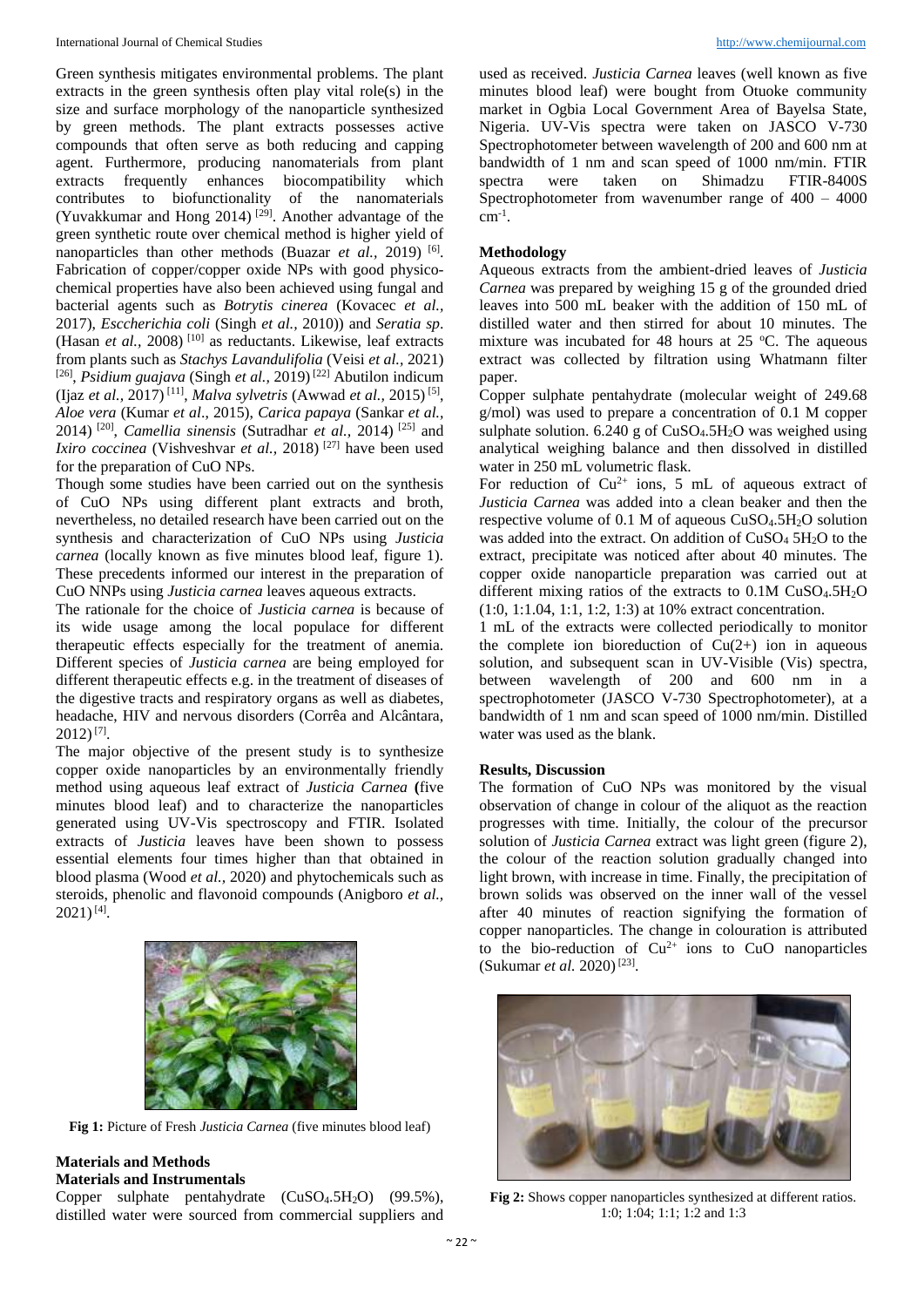The FTIR spectra of CuO NPs were presented in figure 3 with series 1, 2 and 3 representing the spectrum of CuO nanoparticles obtained from 1:1, 1:2 and 1:3 mixing ratio of extract to  $0.1$  M Cu<sup>2+</sup> respectively. The FTIR spectra of CuO NPs (figure 3) showed peaks at 3421, 3402, 3303, 3250, 2926, 2931, 2362, 2366, 1633, 1627, 1192, 1261, 744, 657, 1404 and 1560 cm-1 . From the indicated peaks, the broad band around 3402 cm-1 in the spectrum of Cu NPs represent the presence of phenolic compounds present in the aqueous leaf extract of *Justicia carnea* which have adsorbed on the surface of the CuO NPs.

Strong peak around 3427 cm<sup>-1</sup> corresponds to the −OH stretching of phenolic compounds present in the *Justicia carnea* aqueous extract, and the band at 1635 cm−1 corresponds to the C=O stretching of ketones or acids. The sharp peak around 1405 cm<sup>-1</sup> shows the presence of  $-\text{COO}$ carboxylic acid stretching and the absorption peak at 1103 cm−1 corresponds to the C−NH<sup>2</sup> primary aliphatic amines present in the *Justicia carnea* extract.

The intense peaks shown 2926 cm<sup>-1</sup> and 2931 cm<sup>-1</sup> correspond to asymmetric C–H stretching.

The biomolecules present in *Justicia carnea* extracts serves as reducing, stabilizing, and capping agents in the CuO NP synthesis.

The medium peak at 1192 and 1261 cm<sup>-1</sup> corresponds to C-O stretching of phenolic compounds. The last peak at 1404 and 1560 cm $-1$  corresponds to C-C (Aryl). In addition to this, the FTIR spectrum of CuO NPs shows peaks at 831, 744, 607 and  $455$  cm<sup>-1</sup> which represents a characteristic peak believed to be due to the interaction of CuO NPs with biomolecules of extract. The bands centered at 744 and 657 cm<sup>-1</sup> confirm the formation of CuO NPs.

The UV-visible absorbance spectrum recorded for CuO NPs exhibited  $\lambda_{\text{max}}$  of 240 nm as shown in (figure 4). This absorption band is basically due to surface plasma resonance of CuO NPs (Sukuma et al. 2020)<sup>[23]</sup>. Another weak and broad peak at 305 was observed. Peaks in the range of 300−600 nm are usually attributed to the SPR band of some Cu colloid formations of the nonoxidized Cu Nps. Similar results were reported after the analysis of CuO NPs synthesized using *Caesalpinia bonducella* seed extract (Akhina et al. 2021, Sukuma et al. 2020)<sup>[1, 23]</sup>.



**Fig 3:** FTIR spectra of copper oxide nanoparticles synthesized from *Justicia carnea* leaf extract. Series 1 (1:1), Series 2 (1:2), Series 3 (1:3).



**Fig 4:** UV spectra of Copper Oxide nanoparticles synthesized from *Justicia Carnea* leaf extract.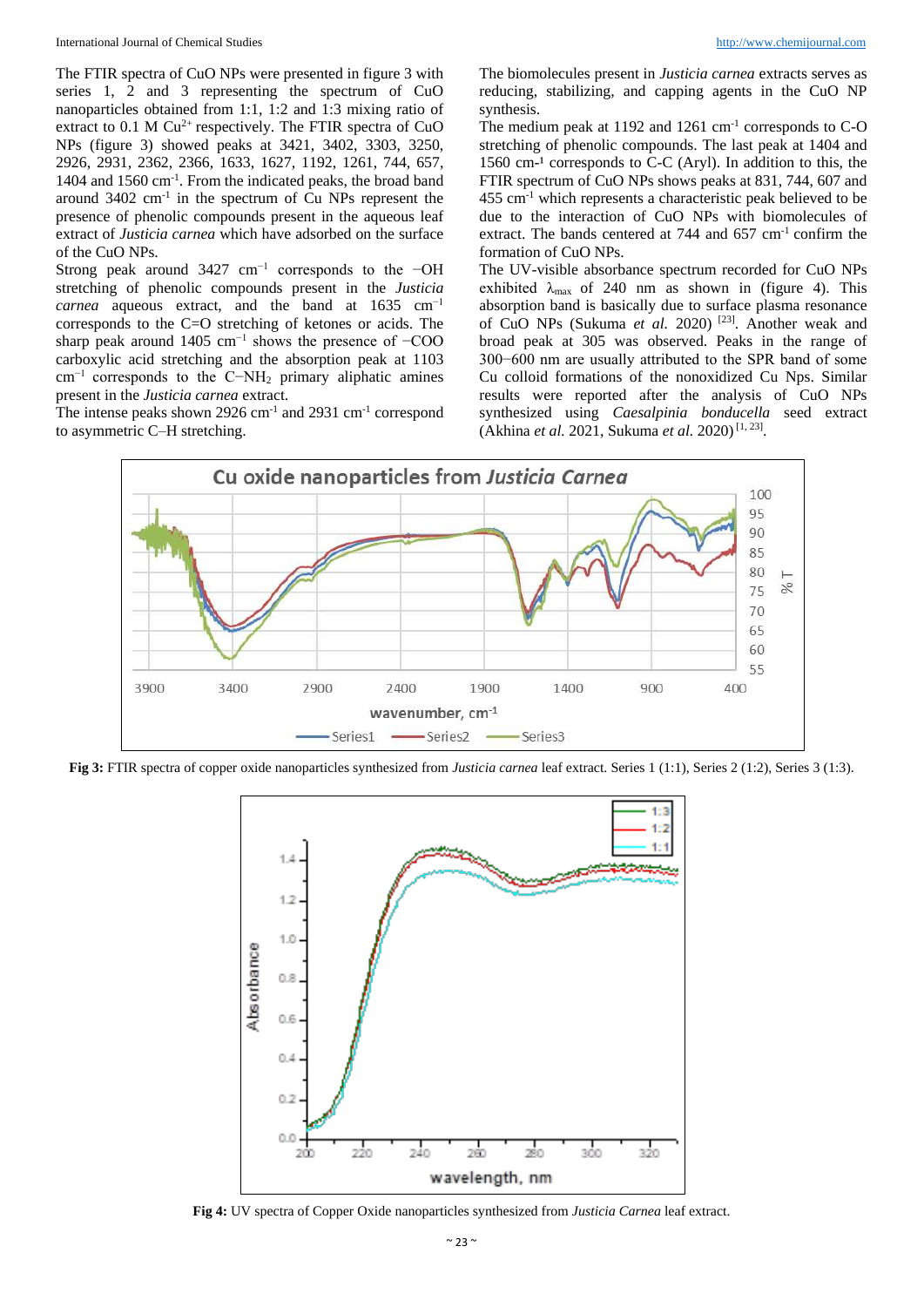### **Conclusion**

Copper nanoparticles were successfully synthesized using the extract of *Justicia Carnea* **(**Five Minutes Blood Leaves). The biological synthesis of copper oxide nanoparticles using *Justicia Carnea* aqueous extracts provides environmentally friendly, simple and efficient route for the synthesis of benign CuO nanoparticles. The absorption spectra of the prepared CuO NPs showed maximum absorption peak at 240 nm after 40 minutes of stirring. This indicates the formation of CuO NPs. FTIR analysis illustrated the presence of functional groups of *Justicia Carnea* phytochemicals such as phenol, carbonyl and amide groups at the surface of the CuO NPs which are responsible for reducing and stabilizing the nanoparticles.

## **Acknowledgement**

Olufunso O. Abosede appreciates International Foundation for Science (IFS), Stockholm, Sweden and the Organization for the Prohibition of Chemical Weapons (OPCW) for the donation of JASCO UV-Visible V730 spectrophotometer through IFS individual grant IFS 5780-1.

#### **References**

- 1. Akhina H, Paul E, Vahid FA, Neethu Sundaresan N, Reghunadhan A. Current Research in Green and Sustainable Chemistry. 2021;4:100192. Biogenic reduction to quantum dot sized CuO nanoparticles by the extracts of white flowers and *Averrhoa bilimbi* fruits. Current Research in Green and Sustainable Chemistry, 4, 100192. https://doi.org/10.1016/j.crgsc.2021.100192
- 2. Akintelu SA, Folorunso AS, Folorunso FA, Oyebamiji AK. Green synthesis of copper oxide nanoparticles for biomedical application and environmental remediation. Heliyon. 2020;6:e04508.

https://doi.org/10.1016/j.heliyon.2020.e04508

- 3. Hamilton-Amachree A, Olufunso Abosede O. Characterization and Antimicrobial activity of Copper nanoparticles synthesized using Anthocyanin-rich aqueous extracts of Costus afer, 179 J Chem Soc. Nigeria. 2019;44(3):9, 495-503, 180.
- 4. Anigboro AA, Avwioroko OJ, Akeghware O, Tonukari NJ. Anti-obesity, antioxidant and in silico evaluation of *Justicia carnea* bioactive compounds as potential inhibitors of an enzyme linked with obesity: Insights from kinetics, semi-empirical quantum mechanics and molecular docking analysis. Biophysical Chemistry. 2021;274:106607.
- 5. Awwad A, Albiss B, Salem N. Antibacterial activity of synthesized copper oxide nanoparticles using *Malva sylvestris* leaf extract. SMU Med. J. 2015;2:91-101.
- 6. Buazar F, Sweidi S, Badri M, Kroushawi F. Biofabrication of highly pure copper oxide nanoparticles using wheat seed extract and their catalytic activity: A mechanistic approach. Green Process Synth. 2019;8:691- 702. https://doi.org/10.1515/gps-2019-
- 7. Corrêa GM, Alcântara AFDC. Chemical constituents and biological activities of species of Justicia: a review. Rev. bras. farmacogn. 2012, 22(1). https://doi.org/10.1590/S0102-695X2011005000196
- 8. Fernando J, Gurulakshmi P. Green synthesis and characterization Copper nanoparticles and their applications, Journal of Nano Science and Technology. 2016;2(5):234-236.
- 9. Gawande MB, Goswami A, Felpin F, Asefa T. Cu and Cu-Based Nanoparticles: Synthesis and Applications in

Catalysis. Chem. Rev. 2016;116:3722-3811. DOI: 10.1021/acs.chemrev.5b00482

- 10. Hasan SS, Singh S, Parikh RY, Dharne MS, Patole MS, Prasad BLV, *et al*. Bacterial Synthesis of Copper/Copper Oxide Nanoparticles. J Nanosci. Nanotechnol. 2008;8:3191-3196. DOI: 10.1166/jnn.2008.095
- 11. Ijaz F, Shahid S, Khan SA, Ahmad W, Zaman S. Green synthesis of copper oxide nanoparticles using *Abutilon indicum* leaf extract: Antimicrobial, antioxidant and photocatalytic dye degradation activitie. Trop. J Pharm. Res. 2017;16:743. DOI: 10.4314/tjpr.v16i4.2
- 12. Jain S, Jain A, Kachhawah P, Devra V. Synthesis and size control of copper nanoparticles and their catalytic application, Transactions of Nonferrous Metals Society of China. 2015;25:3995-4000.

https://doi.org/10.1016/s1003-6326(15)64048-1

- 13. Kavitha K, Baker S, Rakshith D, Kavitha H, Yashwantha Rao H, Harini B, *et al*. Plants as green source towards synthesis of nanoparticles. Int. Res. J Biol. Sci. 2013;2:66-76.
- 14. Khatoon UT, Mantravadi KM, Rao GVSN. Strategies to synthesise copper oxide nanoparticles and their bio applications: A review. Mater. Sci. Technol. 2018;34:2214-2222. https://doi.org/10.1080/02670836.2018.148260

15. Kumar PPNV, Shameem U, Kollu P, Kalyani RL, Pammi SVN. Green Synthesis of Copper Oxide Nanoparticles Using *Aloe vera* Leaf Extract and Its Antibacterial Activity Against Fish Bacterial Pathogens. Bio Nano Science. 2015;5:135-139. https://doi.org/10.1007/s12668- 015-0171-z

- 16. Kwak K, Chongyoup K. Viscosity and thermal conductivity of copper oxide nanofluid dispersed in ethylene glycol. Korea-Aust Rheol. 2005;17(2):35-40.
- 17. Mohan S, Singh Y, Verma DK, Hasan SH. Synthesis of CuO nanoparticles through green route using Citrus limon juice and its application as nanosorbent for Cr(VI) remediation: Process optimization with RSM and ANN-GA based model. Process. Saf. Environ. Prot. 2015;96:156-166. DOI: 10.1016/j.psep.2015.05.005
- 18. Nasrollahzadeh M, Sajadi SM. Green synthesis of copper nanoparticles using Ginkgo biloba L. leaf extract and their catalytic activity for the Huisgen  $(3 + 2)$ cycloaddition of azides and alkynes at room temperature. J Colloid Interface Sci. 2015;457:141-147. DOI: 10.1016/j.jcis.2015.07.004.
- 19. Ren G, Hu D, Cheng EW, Vargas-Reus MA, Reip P, Allaker RP. Characterization of copper oxide nanoparticles for antimicrobial applications*.* Int J Antimicrob Agents. 2009;33(6):587-590. DOI: 10.1016/j.ijantimicag.2008.12.004.
- 20. Sankar R, Manikandan P, Malarvizhi V, Fathima T, Shivashangari KS, Ravikumar V. Green synthesis of colloidal copper oxide nanoparticles using *Carica papaya*  and its application in photocatalytic dye degradation. Spectrochim Acta Mol Biomol Spectrosc. 2014;121:746- 750. DOI: 10.1016/j.saa.2013.12.020.
- 21. Singh J, Dutta T, Kim KH, Rawat M, Samddar P, Kumar P. Green synthesis of metals and their oxide nanoparticles: applications for environmental remediation. J Nanobiotechnol. 2018;16:84. https://doi.org/10.1186/s12951-018-0408-4
- 22. Singh J, Kumar V, Kim K-H, Rawat M. Biogenic synthesis of copper oxide nanoparticles using plant extract and its prodigious potential for photocatalytic